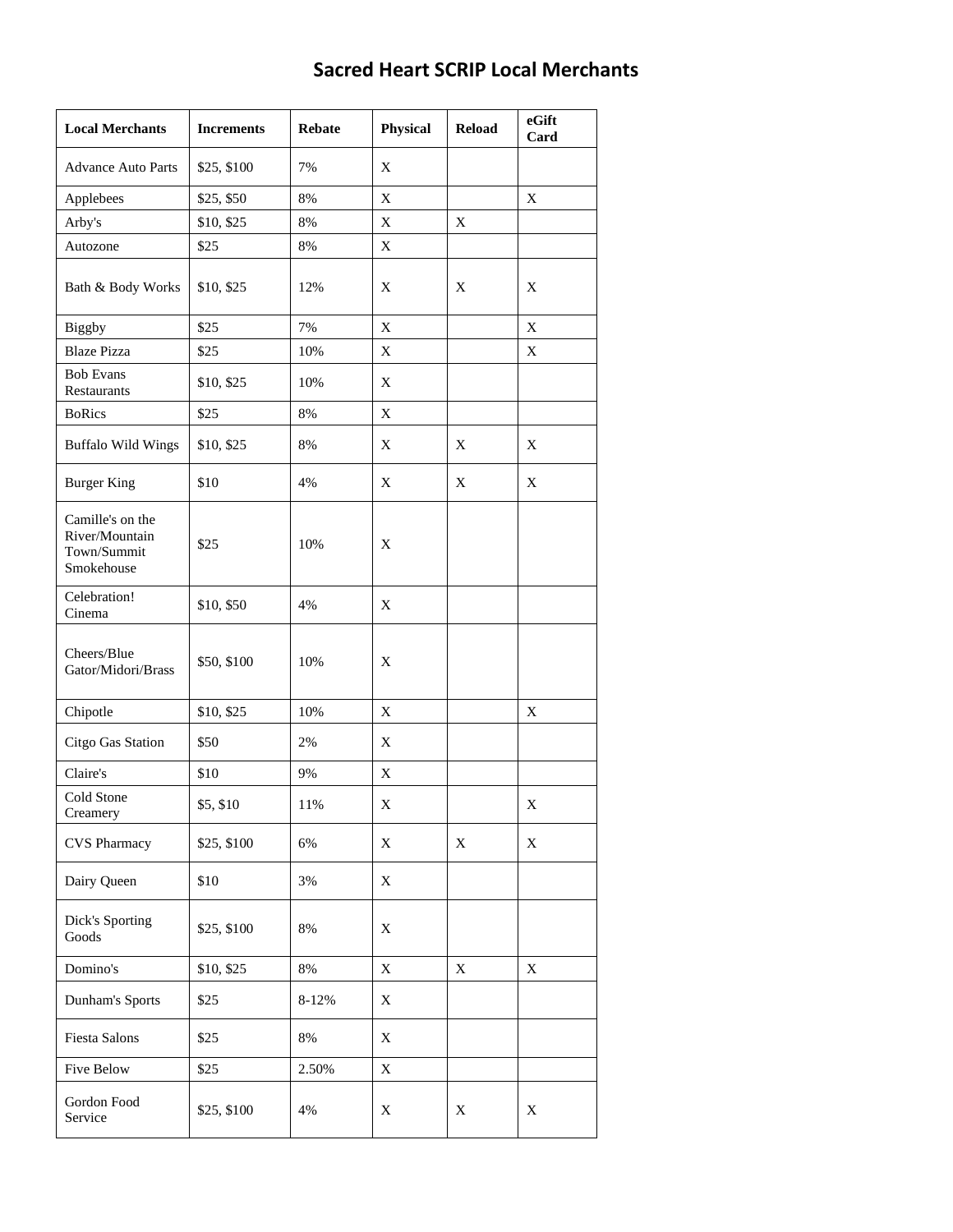## **Sacred Heart SCRIP Local Merchants**

| <b>Local Merchants</b>                   | <b>Increments</b>     | <b>Rebate</b> | <b>Physical</b> | <b>Reload</b>  | eGift<br>Card  |
|------------------------------------------|-----------------------|---------------|-----------------|----------------|----------------|
| Gray's Furniture                         | \$100                 | 5%            | X               |                |                |
| <b>Great Clips</b>                       | \$25                  | 8%            | X               |                |                |
| <b>IHOP</b>                              | \$25                  | 8%            | X               |                | X              |
| <b>Inspired Concepts</b>                 | \$10                  | 10%           | X               |                |                |
| Jo-Ann Fabric and<br><b>Craft Stores</b> | \$25                  | 6%            | X               |                |                |
| Kohl's                                   | \$25, \$100           | 4%            | X               |                | X              |
| Little Caesar's                          | \$20                  | 8%            | X               |                |                |
| Marathon                                 | \$25, \$100,<br>\$250 | 3%            | X               |                |                |
| Maurice's                                | \$20                  | 7%            | X               |                |                |
| Max & Emily's                            | \$20                  | 15%           | $\overline{X}$  |                |                |
| Meijer                                   | \$25, \$50, \$100     | 3%            | X               | X              |                |
| Menards                                  | \$25, \$100, \$500 3% |               | X               |                |                |
| Mobil                                    | \$50, \$250           | $1 - 1.5\%$   | $\overline{X}$  |                | $\overline{X}$ |
| Noodles & Company                        | \$10                  | 8%            | X               |                |                |
| Olive Garden                             | \$25, \$100           | 8%            | $\overline{X}$  | $\overline{X}$ | $\overline{X}$ |
| Panda Express                            | \$25                  | 8%            | $\overline{X}$  |                |                |
| Panera Bread                             | \$10, \$25, \$50      | 8%            | X               | X              | X              |
| Papa John's Pizza                        | \$10                  | 8%            | X               | $\overline{X}$ | $\overline{X}$ |
| Payless                                  | \$20                  | 13%           | $\overline{X}$  |                |                |
| Pet Smart                                | \$25                  | 5%            | $\overline{X}$  |                |                |
| Qdoba Mexican Grill                      | \$25                  | $7\%$         | X               |                |                |
| Red Lobster                              | \$25                  | 8%            | X               | X              |                |
| Ric's Food Center                        | \$50                  | 4%            | X               |                |                |
| Rite Aid                                 | \$25                  | 4%            | X               |                |                |
| Sally Beauty                             | \$25                  | 12%           | X               |                |                |